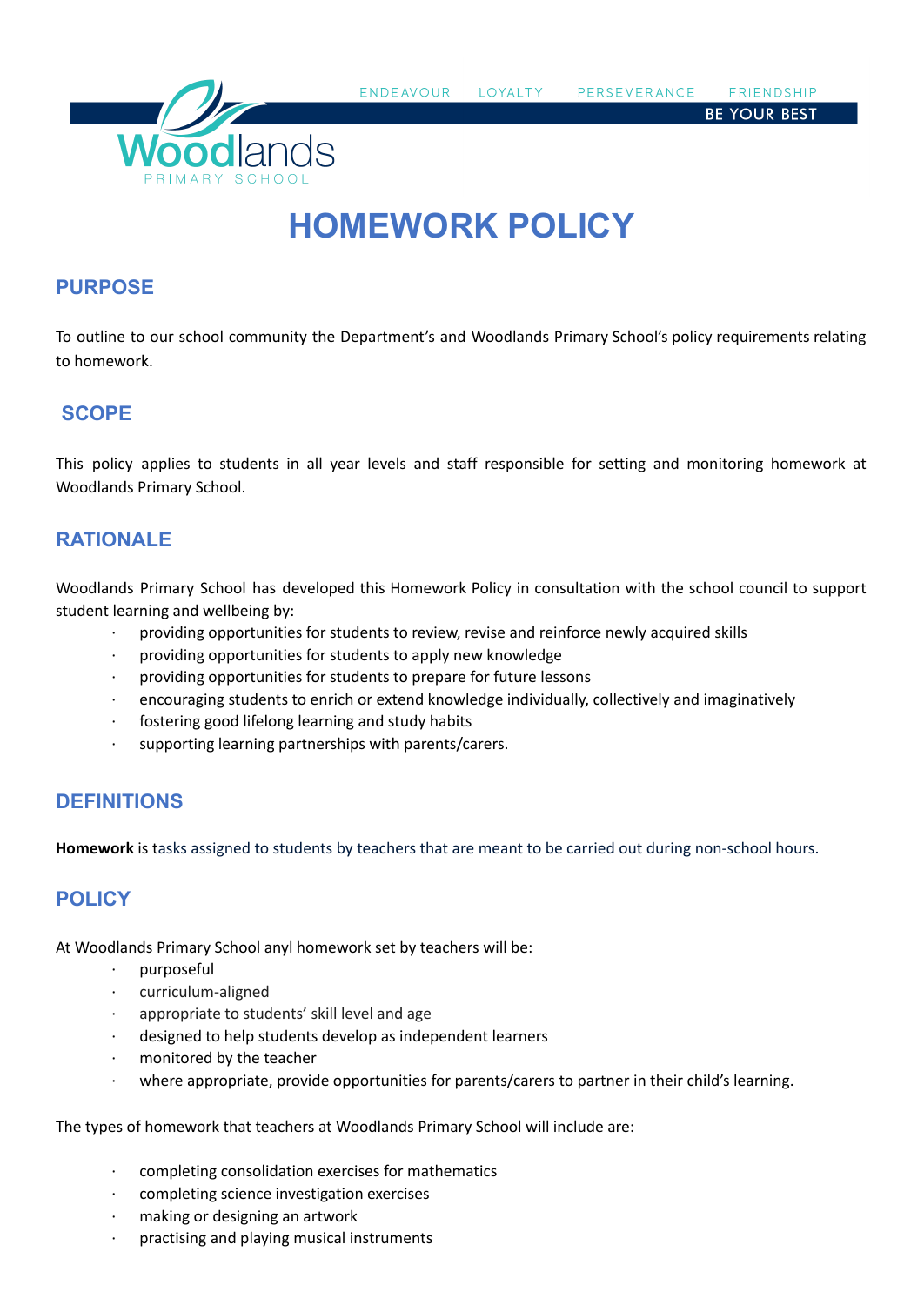- practising spelling words
- practising sports skills
- practising words/phrases learnt in a language other than English
- reading background material for a subject
- reading texts prior to class discussion
- reading for pleasure
- researching topics associated with set class work
- revising/preparing for assessment
- applying new skills to home context such as:
	- o planning and cooking food, including following a recipe
	- o helping to plan a day trip or holiday, including timings, directions and costs
	- o growing plants
	- o reviewing their favourite film or book
	- o writing a diary entry
- engaging with parents in learning activities such as:
	- o rehearsing a presentation with parent/carers, and seeking their feedback
	- o interviewing a family member as part of a research project.

## **SHARED EXPECTATIONS AND RESPONSIBILITIES**

Homework is a shared responsibility between the school, teachers, students and their parents/carers. In order to get the most out of homework tasks, it is important that everyone understands their obligations and responsibilities.

#### Responsibilities and expectations for **leaders at Woodlands Primary School** are to:

advise teachers, students and parents/carers of homework expectations at the beginning of the school year and provide them with access to the homework policy.

#### Responsibilities and expectations for **teachers at Woodlands Primary School** are to:

- set homework that is curriculum-aligned and appropriate to the student's skill level and age
- · ensure homework tasks are purposeful this means they are deliberately designed and planned to support student learning (so, they are not 'busy work' or where students 'finish off' work they did/could not complete in class)
- · assess homework and provide timely and practical feedback
- · ensure the amount of homework set supports a student to engage with a range of recreational, family and cultural activities outside of school hours
- · offer opportunities for families to engage in their children's learning.

#### Responsibilities and expectations for **students** are:

- being aware of the school's homework policy
- discussing homework expectations with their parents/carers
- accepting responsibility for the completion of homework tasks within set time frames
- following up on comments made by teachers
- seeking assistance when difficulties arise
- organising their time to manage home obligations, participation in physical activity and sports, recreational and cultural activities

#### Responsibilities and expectations for **parents/carers** are:

- ensuring there is a balance between the time spent on homework and recreational, family and cultural activities
- talking to teachers about any concerns they have about the homework